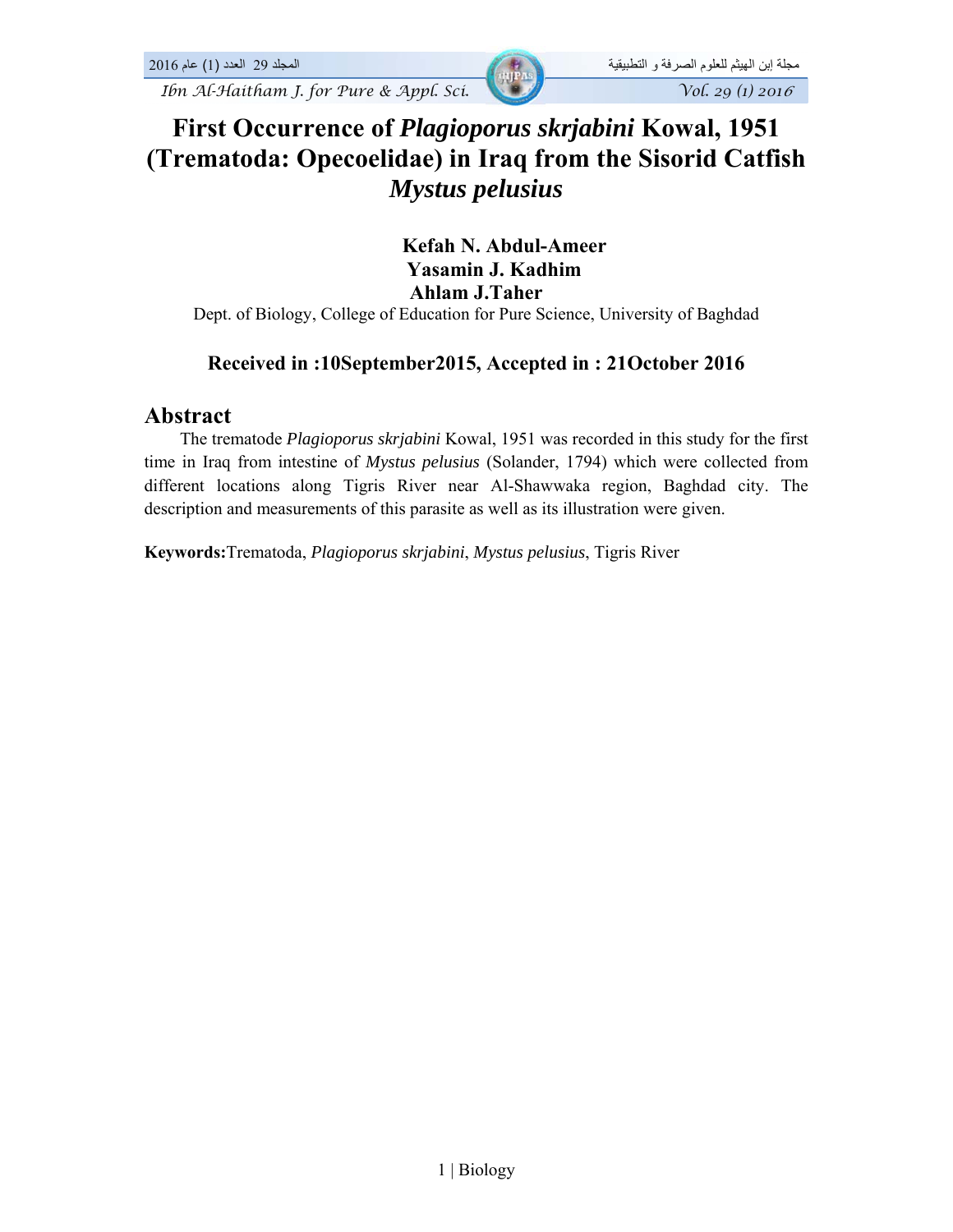#### **Introduction**

 Trematoda is one of the three classes of the phylum Platyhelminthes.The other classes are the Cestoda and the Monogenea [1]. Adult trematode (fluke) has a characteristic basic body plan, which comprises a dorso-ventrally-flattened body and suckers used for attachment. Internally the fluke's body comprises digestive, reproductive, excretory and nervous systems together with an extensive muscle development. These parasites are usually hermaphroditic [2]. Trematodes undergo asexual reproduction in a molluscan host followed by transmission to vertebrate definitive host in which sexual reproduction occurs [3]. The fish can serve both as the definitive host in which the adult fluke occurs, or as the intermediate host, which usually harbors an encysted life stage (metacercaria). Adult trematodes are primarily parasites of the digestive tract. However, some trematode families have become specialized to extraintestinal habitats [1]. There are 5000 species of trematodes of fishes from 1115 genera. No genus contains more than 120 species and only 10 genera contain more than 50 species each. Adult trematodes of fishes live in the gut where they browse on mucus, epithelial cell and sometime blood, but a few families have adapted quite new forms of nutrition [3].

 *Plagioporus skrjabini* Kowal, 1951 is a species of trematode which belongs to the family Opecoelidae. The life cycle of this worm has been investigated. This trematodes use the mollusk *Theodoxus fluviatilis* as the first intermediate host, sand hoppers as additional host and bullheads (*Neogobius kessleri* and *N. fluviatilis*) as definitive hosts [4].

 In Iraq, the first work on fish parasites was done by Herzog, (1969) who studied 16 different species of fishes collected from different locations in Iraq and noticed 16 species of parasites, among them, one species of the trematode *Neodiplostomum* sp. [5]. After that several studies were carried out, among which some reported new records of trematode species in Iraq (6, 7, 8, 9, 10, 11, 12 and 13). According to Mhaisen [14], a total of 41 trematode species were so far recorded from freshwater fishes of Iraq and 28 trematode species from marine fishes of Iraq.

 The present investigation deals with the record of the trematode *Plagioporus skrjabini*  Kowal, 1951 which infected *Mystus pelusius* as no previous record on this parasite in Iraq was documented [14]

## **Materials and Methods**

 A total of 35 specimens of the sisorid catfish *M. pelusius* (Solander, 1794) were collected from different locations along Tigris River near Al-Shawwaka region in Baghdad city. Sampling was made weekly during the period from December 2014 till June 2015. The fishes were brought alive to the laboratory and freshly examined for parasites. Trematodes were removed from the intestine of the infected fishes under the dissecting microscope. Care was taken to isolate and flatten the parasite specimens which then were pressed between two slides. Worms were fixed in glycerin and stained with aqueous neutral red. Drawing was done by using a camera Lucida. Measurements of the parasites were done by using a micrometer.

 Parasite identification was performed according to taxonomical accounts Bykhovskaya-Pavlovskaya *et al.* [15]. The information on the previous account records of parasites was checked by using the index-catalogue of parasites and disease agents of fishes of Iraq [14].

## **Results and Discussion**

 Out of the 35 fish specimens the *M. pelusius* one fish was infected with the trematode *P. skrjabini*. This parasite was found in the intestine of the infected fish. The following is the systematic account of the genus *Plagioporus* according to WoRMS [16]:

```
Class Trematoda
```
 Subclass Digenea Order Plagiorchiida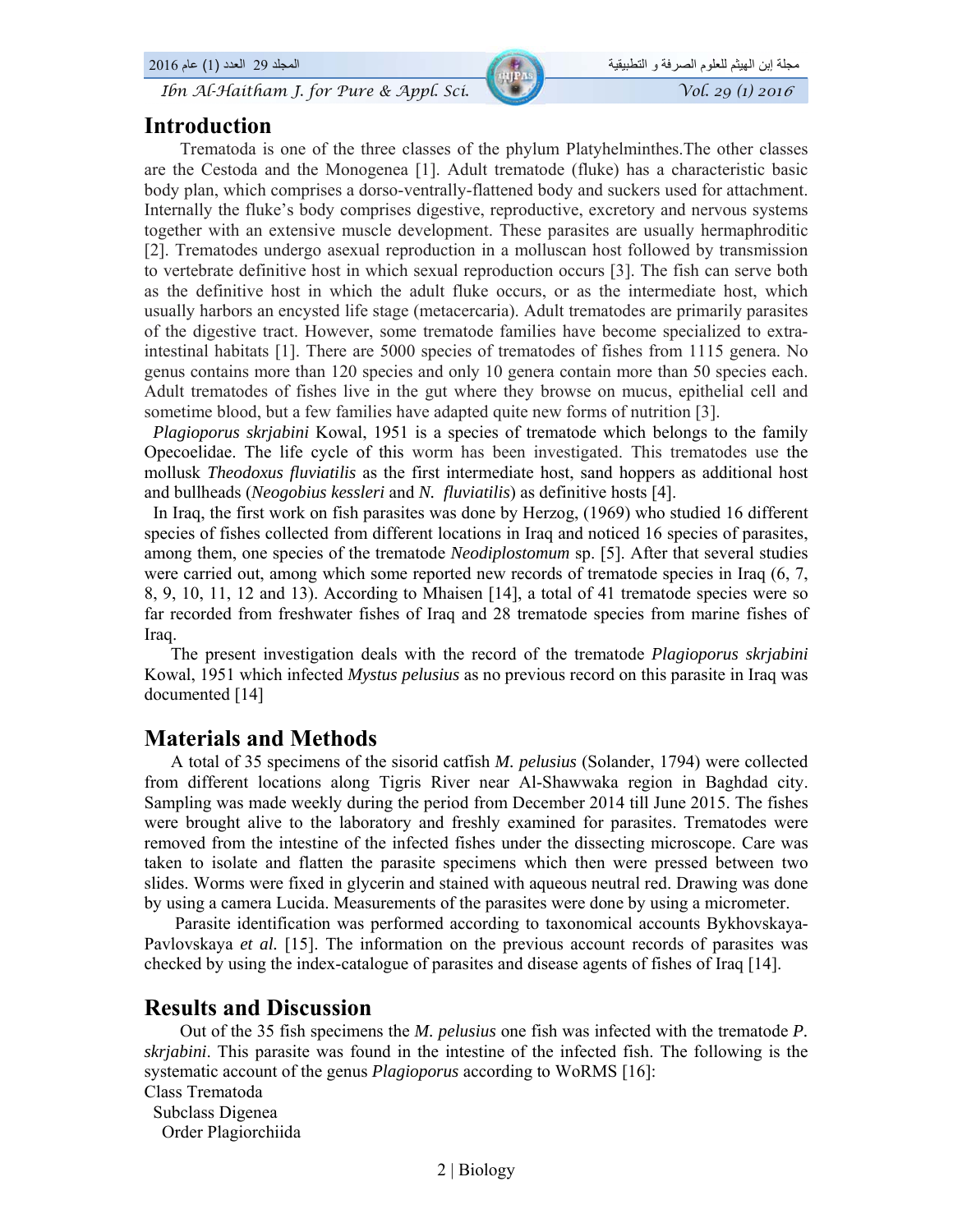Family Opecoelidae *Plagioporus skrjabini* Kowal, 1951

 The above measurements were based on five specimens of parasites. These measurements were given as a range followed by a mean in parenthesis. The following is a brief description and measurements (in mm) of this parasite as shown in Fig. (1).

 Size of body 1.25-2.25 (1.75) x 0.39-0.71 (0.55). Oral sucker 0.1-0.19 (0.14) x 0.11-0.19  $(0.15)$ , ventral sucker almost twice as large as oral 0.22-0.32  $(0.27)$  x 0.23-0.35  $(0.29)$ . Pharynx 0.04-0.06 (0.05) x 0.05-0.07 (0.06). Esophagus short. Testes near posterior end, usually clinging together, anterior testis  $0.1$ -0.22 (0.16) x 0.18-0.32 (0.25). Ovary at right, adjacent to anterior testis, occasionally in front of it. Genital bursa lies obliquely, curving right around sucker, its end reaching center. Egg size 0.06-0.067 (0.063) x 0.04.

 The descriptions of the present *P. skrjabini* are in agreement with those reported by Bykhovskaya-Pavlovskaya *et al.* [15]. The present report of this trematode represents its first record in Iraq according to the index-catalogue of parasites and disease agents of fishes of Iraq [14].

#### **Acknowledgements**

 Thanks are due to Prof. Dr. Furhan T. Mhaisen for his help in parasite identification, permission to use his index- catalogue of parasites and disease agents of fishes of Iraq and his critical reading of the manuscript. Thanks are due to Mrs. Azhar A. Al-Moussawi, Iraq Natural History Center and Museum, University of Baghdad for her permission to use the camera Lucida.

#### **References**

- 1. Woo, P.T.K. (2006). Fish Diseases and Disorders, 1: Protozoan and metazoan infections, 2nd ed. CAB Int., Wallingford: 383.
- 2. Hoole, D.; Bucke, D; Burgess, P. and Wellby, I. (2001). Diseases of carp and other cyprinid fishes. MPG Books, Bodmin, Cornwall: 263.
- 3. Cribb, T.H.; Chisholm, L.A. and Bray, R.A. (2002). Diversity in the Monogenea and Digenea: Does lifestyle matter? Int. J. Parasitol., 32: 321-328.
- 4. Zhokhov, A.E.; Molodozhnikova, N.M. and Pugacheva, M.N. (2006). Dispersal of invading trematodes *Nicolla skrjabini* (Iwanitzky, 1928) and *Plagioporus skrjabini*  Kowal, 1951 (Ttematoda: Opecoelidae) in the Volga. Russ. J. Ecol., 37(5): 383-364. doi: 10.1134/S1067413606050110.
- 5. Herzog, P.H. (1969). Untersuchungen über die parasiten der süßwasserfische des Irak. Arch. Fischereiwis., 20(2/3): 132-147
- 6. Fattohy, Z.I. (1975). Studies on the parasites of certain teleostean fishes from the River Tigris, Mosul, Iraq. M. Sc. Thesis, Coll. Sci., Univ. Mosul: 136.
- 7. Ali, N.M.; Al-Jafery, A.R. and Abdul-Ameer, K.N. (1986). New records of three digenetic trematodes on some freshwater fishes from Diyala River, Iraq. Proc. 4<sup>th</sup> Sci. Conf., Sci. Res. Counc., 5(1): 10-19.
- 8. Ali, N.M.; Salih, N.E. and Abdul-Ameer, K.N. (1987). Parasitic fauna of some freshwater fishes from Tigris River, Baghdad, Iraq. II: Trematoda. J. Biol. Sci. Res., 18(2): 19-27.
- 9. Abdul-Ameer, K. N. (1989). Study on parasites of freshwater fishes from Tigris River, Salah Al-Dien province, Iraq. M. Sc. Thesis, Univ. Baghdad: 98. (In Arabic).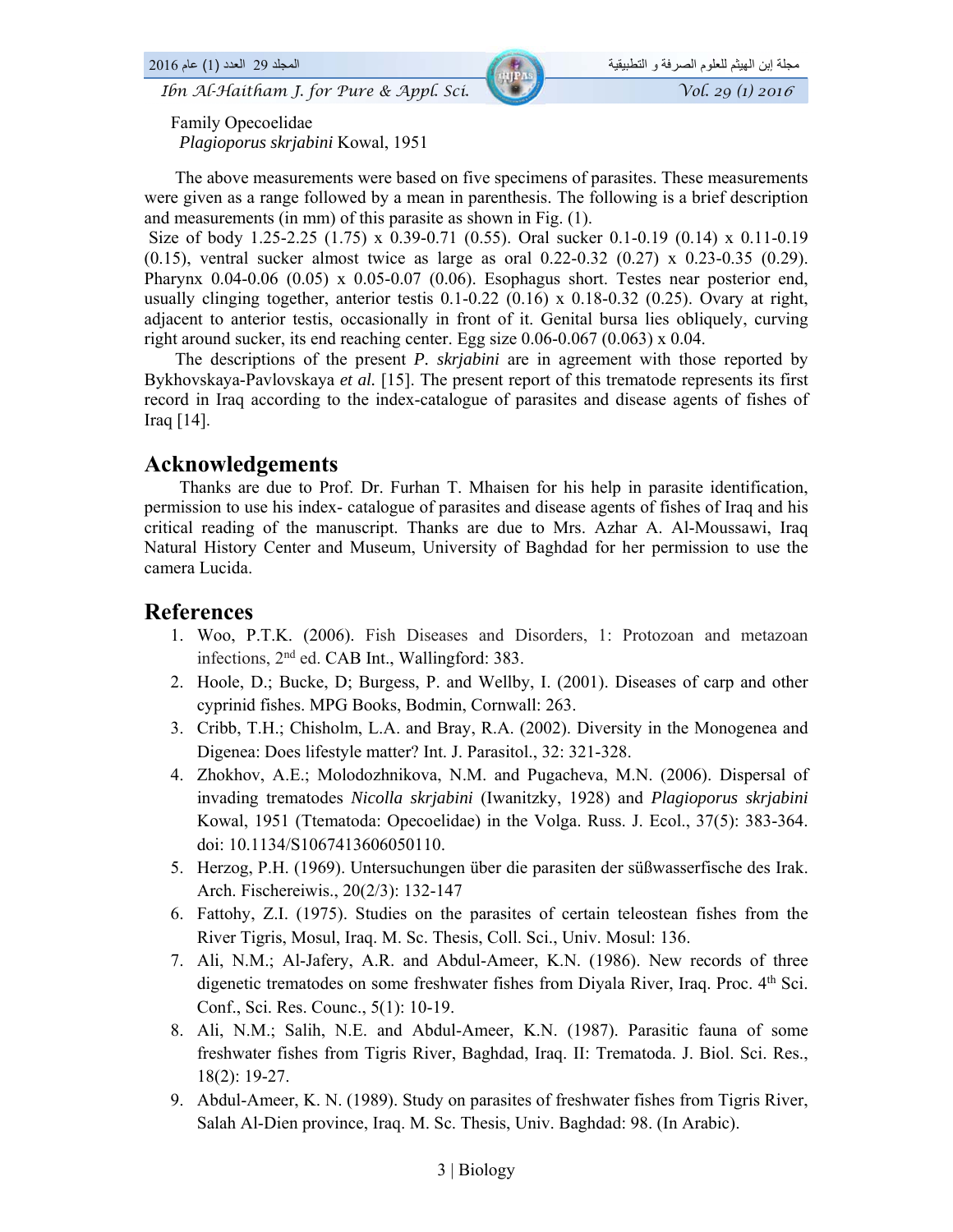- 10. Al-Daraji, S.A.M. (2004). Some digenetic trematodes of large- scale mullet *Liza macrolepis* (Smith, 1849), with description of *Saturnius hadithii* sp. nov. (Bunocotylidae). Basrah J. Vet. Res., 1(1 & 2): 77-84.
- 11. Jori, M.M. (2006). Parasitic study on the Asian catfish *Silurus triostegus* (Heckel, 1843) from Al-Hammar marshes, Basrah, Iraq. Ph. D. Thesis, Coll. Educ., Univ. Basrah: 192.
- 12. Mohammad, E.T. (2010). First record of hemiurid trematoda from black pomfret fish *Parastromateus niger* (Bloch) from Khor Abdullah northwest Arabian Gulf, Iraq. Basrah J. Vet. Res., 10(2): 103-108.
- 13. Mhaisen, F.T.; Al-Rubaie, A.L. and Al-Sa'adi, B.A (2015). Trematodes of fishes from the Euphrates River at Al-Musaib City, Mid Iraq. Amer. J. Biol. Life Sci., 3(4): 91-95.
- 14. Mhaisen, F.T. (2015). Index-catalogue of parasites and disease agents of fishes of Iraq (Unpublished: mhaisenft@yahoo.co.uk).
- 15. Bykhovskaya-Pavlovskaya, I.E.; Gusev, A.V.; Dubinina, M.N.; Izyumova, N.A.; Smirnova, T.S.; Sokolovskaya, I.L.; Shtein, G.A.; Shul'man, S.S. and Epshtein, V.M. (1962). Key to parasites of freshwater fish of the U.S.S.R. Akad. Nauk, S.S.S.R., Moscow, 727. (In Russian).
- 16. WoRMS (2015). World Register of Marine Species at http://www.marinespecies.org. (Accessed August 2015).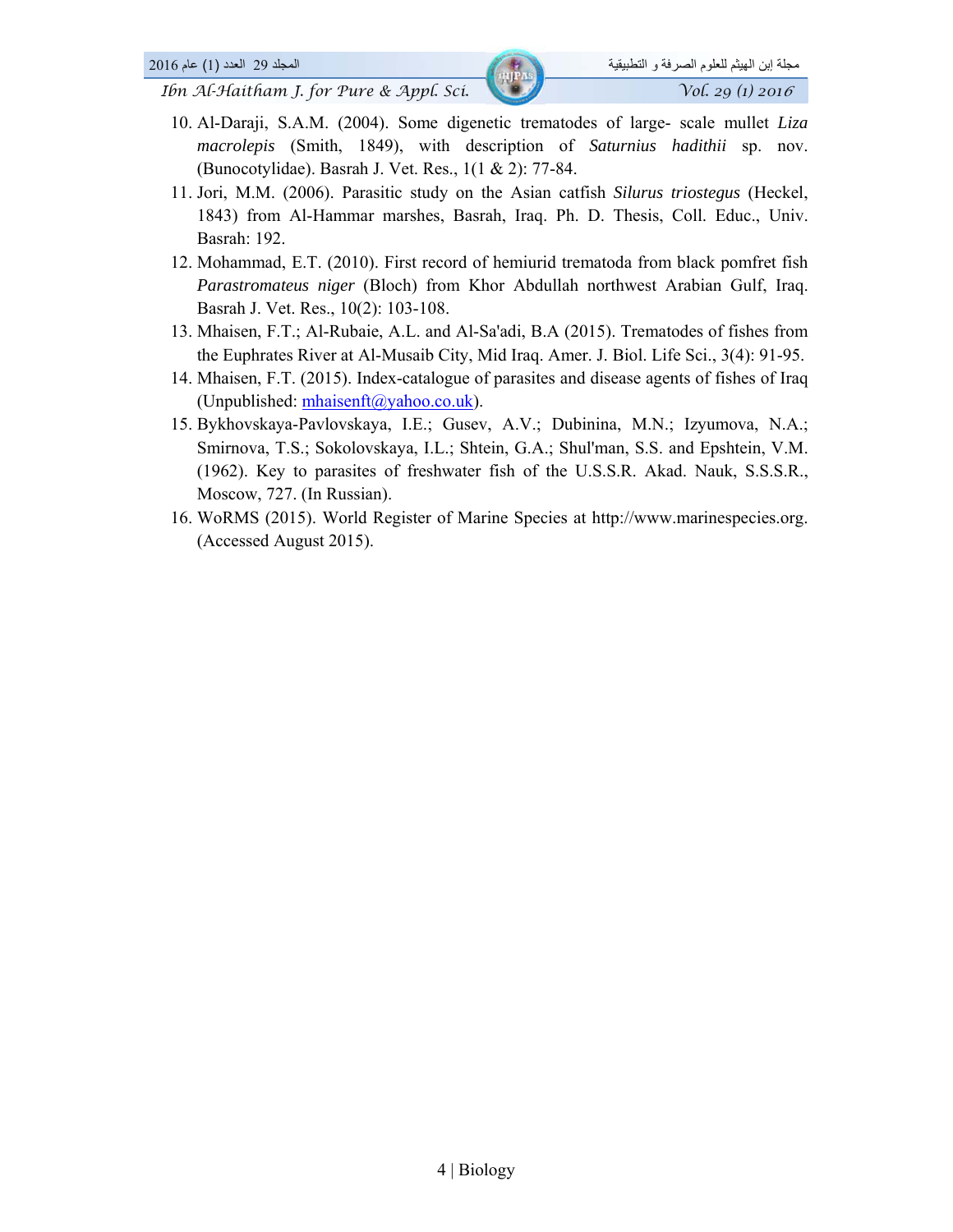

**Figure(1):** *Plag ioporus skrjabini* **Kowal, 1951 from** *Mystus pelusius* **from Tigris River (Scale bar= 0.3mm.). A: Photomicrograph, B: Camera Lucida. E: Eggs, Gb: Genital bursa, O: Ovary, Os: Oral sucker, Ph: Pharynx, T: Testes, Vs: Ventral sucker, Vt: Vitellaria**